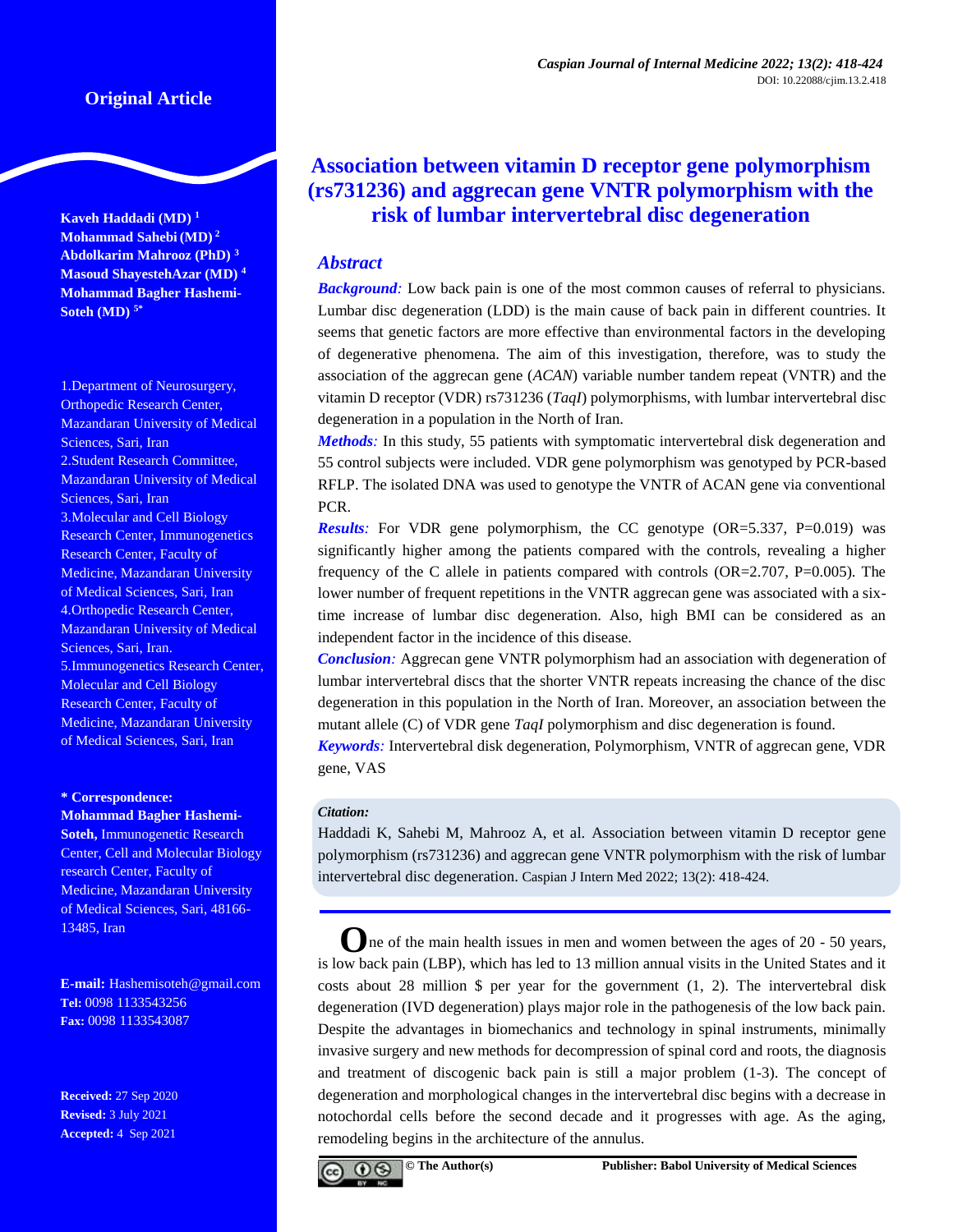The gelatinous nucleus pulposus becomes dehydrated and fibrotic. Then micro fractures occur at the endplates and in the subchondral surface of vertebral bodies. These changes in annulus and nucleus result in changes in disc morphology, development of clinical symptoms and degeneration appearance in radiologic studies [\(4-6\)](#page-5-1). Findings of various studies on the risk of degenerative disorder suggest that various environmental and genetic factors can contribute to the development and acceleration of degenerative processes [\(4,](#page-5-1) [7,](#page-5-2) [8\)](#page-5-3). Although environmental factors such as trauma and obesity were previously believed to have contributed, but it seems that genetic factors are more effective than environmental factors in the developing of degenerative phenomena. Some environmental factors like BMI, smoking, trauma and lifting heavy objects, are known as environmental risk factors [\(8,](#page-5-3) [9\)](#page-5-4). Different previous studies proposed some genes associated to LBP, among which the most studied candidate genes was vitamin-D receptor (*VDR*) and aggrecan (*ACAN*) as well as interleukin-1 beta (*IL1B*), interleukin-1 alpha (*IL1A*), collagen IX alpha 3 (*COL9A3*) and collagen IX alpha 2 (*COL9A2*). Similar to other complex diseases, it is also difficult to validate the associations between genes with disc degeneration in LBP [\(9,](#page-5-4) [10 \)](#page-5-5).

Although some studies had shown a significant statistic relationship between the VNTR polymorphism of *ACAN* and the *VDR* polymorphism rs731236 (*TaqI*) with intervertebral degeneration, the results were controversial  $(8, 11-13)$  $(8, 11-13)$  $(8, 11-13)$ . Furthermore, to better understand the disease, it would be useful to have information from different populations. So, the aim of this study, was to investigate the relation between aggrecan gene VNTR and *VDR* gene rs731236 (*TaqI*) polymorphisms and lumbar intervertebral disc degeneration in a population in the North of Iran.

#### **Methods**

**The study population:** In this case-control study, 55 patients with symptomatic intervertebral disk degeneration who referred to Sari Imam Khomeini Hospital were selected. Patients had symptoms of low back pain associated with discopathy or radicular pain. Inclusion criteria for the patient group were: patients with discogenic lumbar pain for at least two weeks with or without radicular pain associated with intervertebral disc and having the evidence of degeneration of the intervertebral disc in MRI including, disc dehydration, disc bulging, disc protrusion, disc extrusion signal changes.

Control group  $(n= 55)$  was selected among the patients with trauma, rather than spinal trauma or under lumbosacral MRI with no evidence of degeneration of one or more intervertebral disc degeneration and patients who did not have any history of current or past dicogenic back pain. Also, the patients admitted to other departments with similar demographic conditions with our patients and had no history of low back pain were selected as the control group. A questionnaire was used to assess medical history, demographic characteristics and personal habits. The results of imaging and severity were evaluated based on the patient's MRI.

An informed consent form was signed by all participants. This project was approved and funded by the Mazandaran University of Medical Sciences (MAZUMS) and also was approved by the ethics committee of the university.

**Genomic DNA extraction:** A 5 to 10 ml venous blood was obtained from each subject. Lymphocytic genomic DNA was extracted by using "YTA Genomic DNA Extraction mini kit (YektaTajhiz Azma, Iran). The extracted DNA was stored at -20 °C until further processing and study.

**Genotyping of VDR gene polymorphism:** A desired part of *VDR* gene including the rs731236 (*TaqI*) polymorphism was amplified using specific primers [\(14\)](#page-5-7). A PCR master mix including 11μl distilled water, 0.5μl of each primer at 25μM, 11 μl ready 2x PCR master mix (Amplicon, Denmark) and 2μl template DNA in a total volume of 25μl. The PCR reaction conditions were as follows: 94ºC for 5 minutes, then 35 cycles were applied as 94ºC for 60 seconds; annealing temperature of 60 ºC for 60 seconds,72ºC for 60 seconds. Finally, 1% agarose gel containing SYBR safe staining was used to visualize PCR product. Restriction enzyme *Taq1* was used to digest the 745 bp PCR product overnight. The digested fragments were 495, 290, 250 and 205 bp in size, which were subjected to electrophoresis on a 1% agarose gel. Wild-type (AA) patients were identified by the presence of 495 and 250 bp fragments. Heterozygous (GA) patients were identified by the presence of 495, 290,250 and 205 bp fragments, while the presence of 290, 250 and 205 bp fragments were the basis for the identification of mutants (GG).

**Genotyping of ACAN gene VNTR polymorphism:** The isolated DNA was used to genotype the variable number tandem repeat (VNTR) of *ACAN* gene via conventional PCR using specific primers [\(15\)](#page-5-8). Each PCR tube contains 11μl distilled water, 0.5μl of each primer at 25μM, 11 μl ready 2x PCR master mix (Amplicon, Denmark) and 2μl template DNA in a total volume of 25μl. The PCR reaction conditions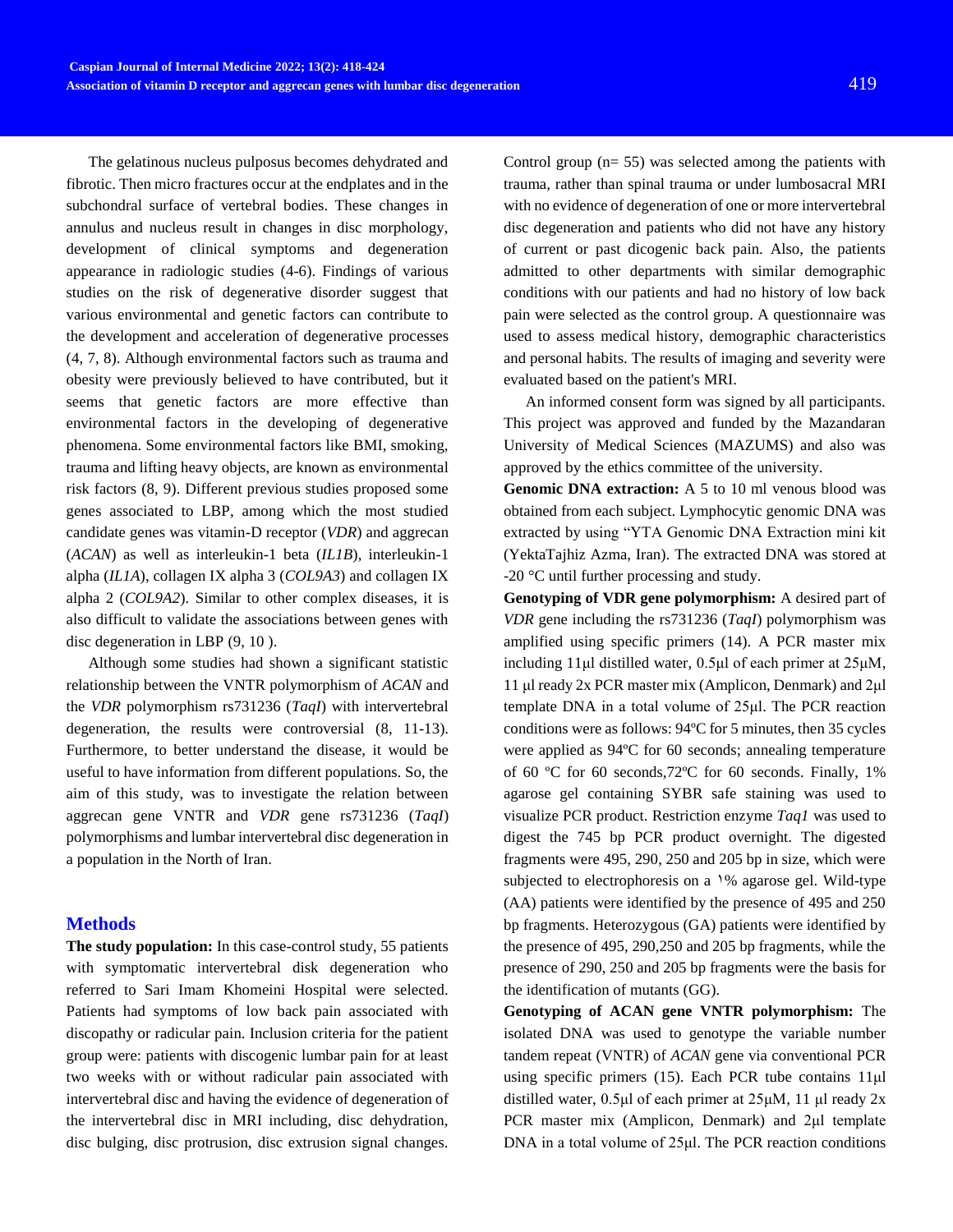were as follows: 94ºC for 3 minutes, followed by 35 cycles 94 °C for 45 seconds; annealing temperature of 64 °C for 45 seconds, 72ºC for 1.30 minutes. A 2% agarose gel containing SYBR safe staining was used to visualize PCR product. The size of alleles was measured according to methods as previously described using a standard molecular weight of 100 bp Plus DNA Ladder (Thermo Fisher Scientific, USA) [\(15,](#page-5-8) [16\)](#page-5-9).

**Statistical analysis:** *SPSS* software (Version 23) was used to carry out statistical analysis. The differences of the parametric variables were analyzed by t-test. To compare the nonparametric variables, Mann-Whitney U test was used. Also Hardy-Weinberg equilibrium was tested by chi-square test. Logistic regression was used to calculate odds ratios (ORs) with 95% confidence intervals. Two-tailed p-value less than 0.05 was accepted as statistically significant.

# **Results**

A total of 110 individuals, including 55 patients with lumbar disc degeneration and 55 controls, were investigated in this study. Epidemiological, demographical and clinical characteristics of the patients and control subjects are shown in table 1. In the patient group, the youngest person was 27 and the oldest was 69 with the mean age of 42.55±1.4 years. In the control group, the youngest person was 18 years old, the oldest was 68 years old and the mean age was  $37.35 \pm 1.53$ years (table 1). Comparing the result between patients and controls with respect to gender, smoking and serum vitamin D levels statistically did not show any significant difference (table 1). Also, the incidence of diabetes mellitus among patients showed significantly higher compared to controls (P=0.03).

**Table 1. Clinical and demographic data from patients and control subjects**

| <b>Variables</b>              | Case $(n=55)$            | $Control(n=55)$          | <b>PValue</b> |
|-------------------------------|--------------------------|--------------------------|---------------|
| Age                           | $42.55 + 1.4$            | $37.35 \pm 1.53$         | 0.013         |
| <b>Sex</b><br>Male<br>Female  | 26 (47.3%)<br>29 (52.7%) | 25 (45.5%)<br>30 (54.5%) | 0.84          |
| Smoking                       | $10(18.2\%)$             | $4(7.3\%)$               | 0.15          |
| <b>Diabetes</b><br>mellitus   | 13 (24.1%)               | 5(9%)                    | 0.03          |
| Serum<br>vitamin D<br>(ng/ml) | $26.03 \pm 1.70$         | $26.77 \pm 1.81$         | 0.75          |

Body mass index was  $27.18 \pm 0.45$  in case group and 24.64±0.36 in control group respectively. According to Unpaired t-test, the BMI of the case group was higher (figure 1) and the difference between two groups was significant (p=0.001). Also distribution of low back pain in patients group is shown in table 2.



**Figure 1. Comparison of BMI between patients and normal controls (n=55).**

| symptoms                          | <b>Cumulat</b><br>ive<br>percent | <b>Valid</b><br>percent | percent | frequency |
|-----------------------------------|----------------------------------|-------------------------|---------|-----------|
| Axial back pain                   | 32.7                             | 32.7                    | 32.7    | 18        |
| Radicular pain                    | 74.5                             | 41.8                    | 41.8    | 23        |
| Both(axial and<br>radicular pain) | 100                              | 25.5                    | 25.5    | 14        |

Allele frequency and genotype distributions of vitamin D receptor rs731236 polymorphism are shown in the table 3. The CC genotype  $(OR=5.337, P= 0.019)$  was significantly higher among patients, which showed the C allele in patients has a significant higher frequency than in controls (OR= 2.707, P= 0.005). Frequency distribution of VNTR repeats of aggrecan gene in the case and control group is shown in table 5. As can be seen in the table, in the case group, the most frequent alleles were A27, A26 and A24 with a frequency of 52, 12 and 6 numbers in this study, respectively. As shown in table 6, distribution of VNTR repeats in case and control was categorized into two groups as follows: repeats less than or equal to 25 ( $\leq$ 25), and repeats above 25 ( $>$ 25). The results showed that the group with repetitions  $\leq$ 25 was related to a 6fold increase in the incidence of lumbar disc degeneration.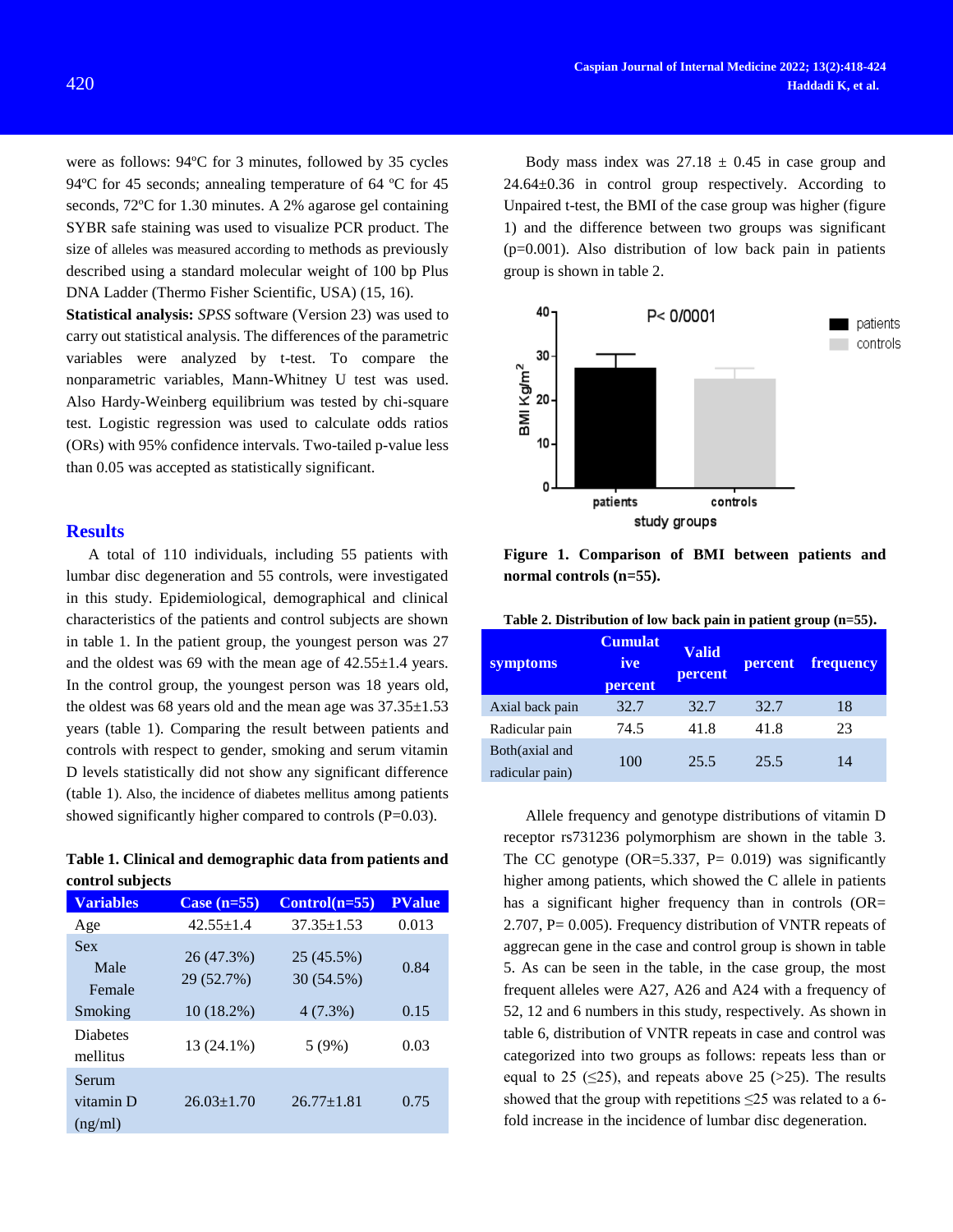**Table 3 :Genotype and allele frequency of vitamin D receptor rs731236 polymorphism in the case and the**  control group(n=55).

| <b>Genotype</b>     | <b>Control</b><br>$(n=55)$<br>$($ %) | <b>Case</b><br>$(n=55)$<br>$(\overline{\frac{0}{0}})$ | <b>Odds</b> ratio        | <b>P-</b><br>value |
|---------------------|--------------------------------------|-------------------------------------------------------|--------------------------|--------------------|
| $TT$ (normal) $*$   | 42(76.4)                             | 35(63.6)                                              | $(95\% \text{ CI})$      |                    |
| TC.                 | 9(16.4)                              | 9(16.4)                                               | $1.16(0.436 -$<br>3.139) | 0.764              |
| CC.                 | 2(3.6)                               | 11(20)                                                | 5.337(1.327-<br>21.383)  | 0.019              |
| Allele<br>frequency |                                      |                                                       |                          |                    |
| $T*$                | 87.80%                               | 71.80%                                                |                          |                    |
| $\subset$           | 12.20%                               | 28.20%                                                | 2.707 (1.357-<br>5.378)  | 0.005              |

\* The genotype of TT as well as the allele of T was considered as references.

Frequency distribution of vitamin D receptor gene polymorphism on the basis of smoking, BMI and number of levels involved in MRI is shown in table 4. VAS/NRS (Visual Analogue Scale – Number Pain Rating Scale) scores were performed in the two groups.

According to the results, the mean pain of patients with repetitions  $\leq 25$  was  $1.94 \pm 6$  and it was found to be  $5.13 \pm 1.12$ in patients with repetitions over 25, however, the difference was not statistically significant (table 6). Furthermore, distribution of aggrecan VNTR based on BMI, pain severity and smoking are shown in tables 6.

**Table 4. Frequency distribution of** *VDR* **gene polymorphism according to smoking, BMI and number of level involvement in MRI in the patients group**

| genotype<br>group                   | <b>TT</b><br>(Normal)   | CT<br>(Heterozygous) | $\overline{\text{cc}}$<br>(Mutant) | <b>P-</b><br>value |
|-------------------------------------|-------------------------|----------------------|------------------------------------|--------------------|
| Non Smoking<br>Smoking              | 29 (64.5%)<br>$6(60\%)$ | 7(15.5%)<br>2(20%)   | 9(20%)<br>2(20%)                   | 0.94               |
| Normal BMI<br>$(18.5 - 24.9)$       | 10                      | $\overline{c}$       | 2                                  |                    |
| over weight<br>$(25 - 29.9)$        | 18                      | 5                    | $\overline{4}$                     | 0.6                |
| obese $(\geq 30)$                   | 7                       | $\mathfrak{D}$       | 5                                  |                    |
| 1 level<br>involvement              | 10                      | $\overline{4}$       | 4                                  |                    |
| 2 level<br>involvement              | 11                      | 4                    | 4                                  | 0.58               |
| 3 and more<br>levels<br>involvement | 14                      |                      | 3                                  |                    |

**Table 5: VNTR repeats of aggrecan gene (***ACAN***) in case and control group)**

| <b>Allele</b> | case $(n=43)$  | control $(n=51)$ |
|---------------|----------------|------------------|
| 18            | $\overline{0}$ | $\overline{0}$   |
| 19            | 0              | 0                |
| 20            | $\overline{0}$ | $\overline{0}$   |
| 21            | 0              | $\theta$         |
| 22            | 1              | $\mathbf{0}$     |
| 23            | 5              | 1                |
| 24            | 6              | 14               |
| 25            | 4              | 3                |
| 26            | 12             | 15               |
| 27            | 52             | 56               |
| 28            | 5              | 8                |
| 29            | 0              | $\overline{c}$   |
| 30            | 1              | 0                |

| Table 6. Distribution of aggrecan VNTR in case and |  |  |  |
|----------------------------------------------------|--|--|--|
| control based of BMI, pain severity and smoking.   |  |  |  |

|                                   | , r.      |                     | ō                                        |                 |
|-----------------------------------|-----------|---------------------|------------------------------------------|-----------------|
| Variable/<br><b>VNTR</b> repeat   | $25 \leq$ | $>25$               | $(95\% \text{ CI})$<br><b>Odds Ratio</b> | <b>P</b> -value |
| Case                              | 31        | 8                   | 6.055                                    | 0.001           |
| Control                           | 16        | 25                  | $(2/229 - 16/44)$                        |                 |
| pain intensity<br>$(mean \pm SD)$ | 6±1.94    | $5.13 \pm 1.$<br>12 |                                          | 0.2             |
| Smoking<br>Non Smoking            | 6<br>25   | $\theta$<br>8       |                                          | 0.31            |
| Normal BMI<br>$(18.5 - 24.9)$     | 6         | $\overline{c}$      |                                          |                 |
| over weight<br>$(25 - 29.9)$      | 15        | $\overline{4}$      |                                          |                 |
| obese $(\geq 30)$                 | 10        | $\overline{c}$      |                                          |                 |

## **Discussion**

A number of environmental and demographic factors such as age, sex, smoking, height, and weight were proposed as risk factors for disc degeneration disorders. However, many previous studies have shown the role of different genetic factors and their importance in degenerative processes, including degeneration of intervertebral discs [\(1,](#page-5-0) [6,](#page-5-10) [7\)](#page-5-2).

In this study, the patients were from 27 to 69 years with the mean age of 42.55 with a standard deviation of 1.4. According to previous studies, it is clear that the highest incidence of symptoms and the most frequent referral to doctors for therapeutic or surgical interventions are seen in the third to the fifth decades of the life [\(17\)](#page-5-11). This study shows that in Iran, the mean age for patients to refer for treatment is similar to the other countries. In a similar study by Eser *et al.* in Turkey on patients with age between 20 and 30 found an association between short repeated alleles of the aggrecan gene VNTR and degenerative disc disease [\(18\)](#page-5-12). The gender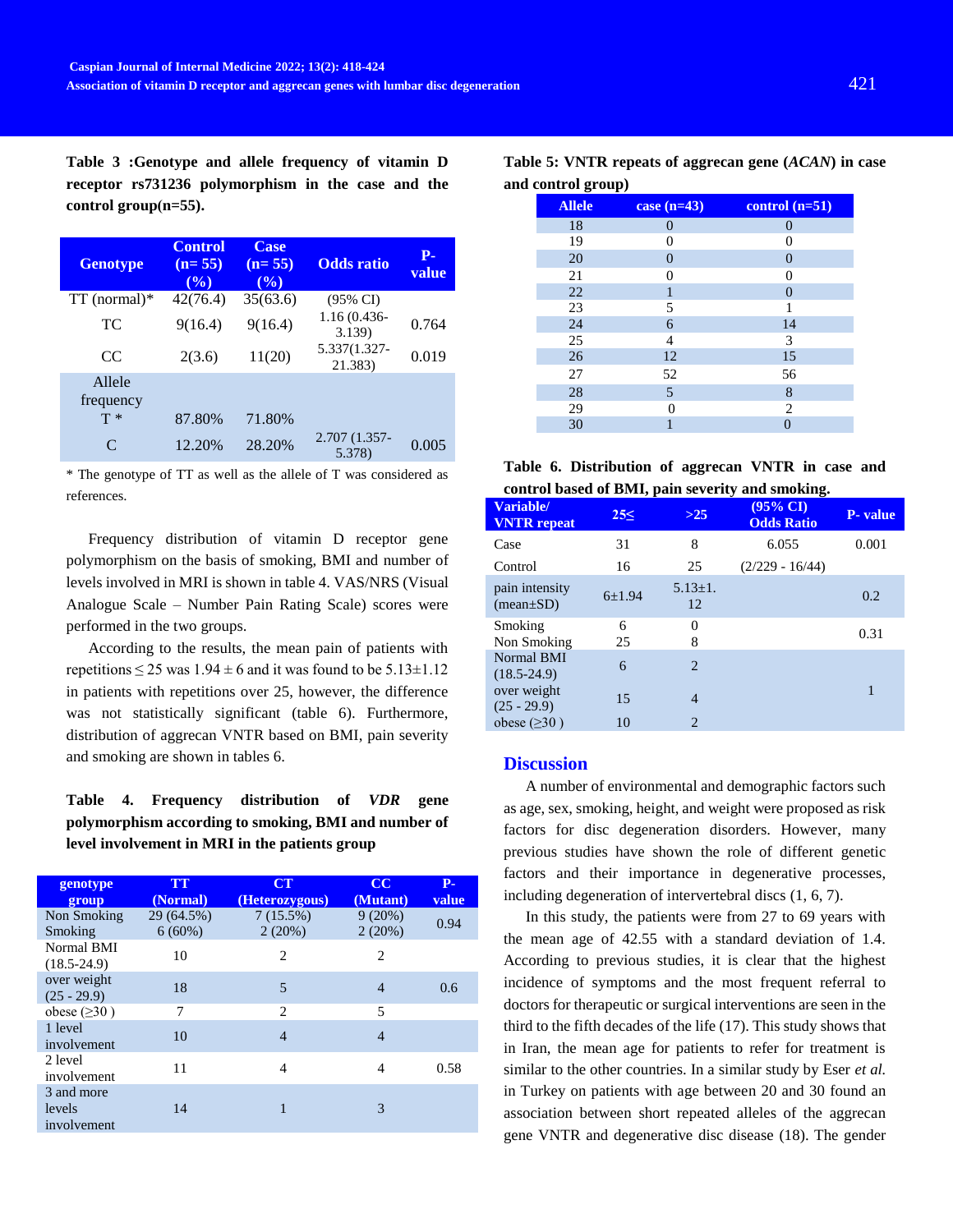distribution of case group showed 47.30% males and 52.70% females and no significant difference was observed in the incidence regarding gender (table 6). Comparison between smokers/non-smokers in cases and controls showed that 18.2% of the patients and 7.3% controls were smokers. There was no difference between these two groups after statistical analysis. It seems that the findings observed in this study were not affected by gender or smoking (table 6).

The analysis of results by BMI showed that the lowest BMI 21 and 19 and highest BMI were 35 and 32, in case and controls respectively. The descriptive comparison results showed that BMI is more likely to be associated with disk degeneration, and can be considered as an independent risk factor for lumbar disk degeneration. Our results were supported by Cong *et al*. and showed that obesity and VNTR of aggrecan had an association with symptomatic disc degeneration and can be used as a predictor [\(19\)](#page-5-13). Regarding serum vitamin D levels, 25% (13 individuals) of the patients had a severe deficiency of vitamin D (less than 15mg/dl) and 21% of the controls had severe vitamin D deficiencies, which shows the high prevalence of vitamin D deficiency in the study population (table 6). The pain symptoms were divided into three groups in this study i) radicular pain, ii) low back pain and comorbid low back pain iii) radiculopathy. Based on our findings, radicular pain showed the higher percentage (41.80%) among the patients, but the type of symptoms with the involved disc levels and the age of the patients did not show a significant relationship (table 6).

The number of levels involved in the MRI indicated that a high percentage of patients had one or two levels involved with cumulative percent of 67.30%, however, the highest number of levels involved was 5. In this study, the VAS-NRS was used to assess the severity of pain, which was not considered in previous studies as a risk factor or factor related to the polymorphisms. Accordingly, the relation between the VAS-NRS and the VDR polymorphism was significant. In previous studies, the relation between VDR *TaqI* gene polymorphisms and disc degeneration was investigated. Videman et al. for the first time revealed the association of VDR *TaqI* allele and degeneration of intervertebral disc that is measured by T2-weighted signal intensity  $(20)[1\text{A}]$  $(20)[1\text{A}]$ . Cheung et al.assessed the effect of the *TaqI* alleles on the risk of developing degenerative disc disease in a Southern Chinese population [\(5\)](#page-5-14). Previous research revealed that the minor allele (C) of *VDR TaqI* is related to a high risk of disc bulge developing and disc degeneration disease, particularly in

people less than 40 years. Also, similar studies in Japanese and Finnish population suggest the association of this polymorphism with the development of disc degeneration disease in the lumbar spine [\(20,](#page-6-0) [21\)](#page-6-1). However, it should be noted that there are conflicting results regarding the association of this polymorphism with intervertebral disc degeneration. Accordingly, in a meta-analysis, Xu *et al*. demonstrated that the VDR (*TaqI, FokI, ApaI*) polymorphisms were not associated with the risk of this disease[\(13\)](#page-5-15). Also, the VDR polymorphism was not associated with the number of levels involved in MRI, indicating VD*R* gene *TaqI* allele that did not differ according to the severity of the disease.

Collagen fiber in the central nucleus pulposus of intervertebral disk, is embedded in a highly hydrated aggrecan-containing gel [\(22\)](#page-6-2).

One of the major proteoglycan of the disk is aggrecan that is responsible for preserving the water content of intervertebral discs and tissue hydration through the osmotic pressure gradient [\(23,](#page-6-3) [24\)](#page-6-4). A VNTR polymorphism in exon 12 of the human aggrecan gene encoding the CS1 domain [\(15\)](#page-5-8) and its most common alleles have 26, 27, or 28 repeats. It is believed that individuals with the longer alleles would be able to produce aggrecan with a greater number of CS chains [\(25\)](#page-6-5). In this study, the VNTR repeats of *ACAN* gene was between 24 to 28 in controls and 23 to 28 in patients, respectively. Study from different populations revealed a wider range of repeats (18 to 28), however, the most frequent repeats in most studies was 27 [\(25,](#page-6-5) [26\)](#page-6-6). Also Solovieva et al. showed that 26 repeats (A26 alleles) were significantly associated with dehydrated discs [\(27\)](#page-6-7). Different studies by Cong *et al.* demonstrated that repeats less than 25 were associated with symptomatic LDD [\(19,](#page-5-13) [26\)](#page-6-6). The study polymorphisms have been introduced in the Asian Caucasians as a risk factor for the disease (28). Results from this study showed that repetitions ≤25 were related to a 6-fold elevation in the chance of degeneration of the lumbar disc. Therefore, comparison of the VDR *TaqI* and the VNTR polymorphism shows that aggrecan gene VNTR polymorphism may be considered as a better predictor than VDR *TaqI* polymorphism in evaluating the risk of IDD. Although, there was no significant difference in pain intensity based on VAS, the mean pain of patient with fewer repeats was more severe than those with more repeats.

In conclusion **a**ggrecan gene VNTR polymorphism had an association with degeneration of lumbar intervertebral disc, so the shorter VNTR repeats increase the chance of the disc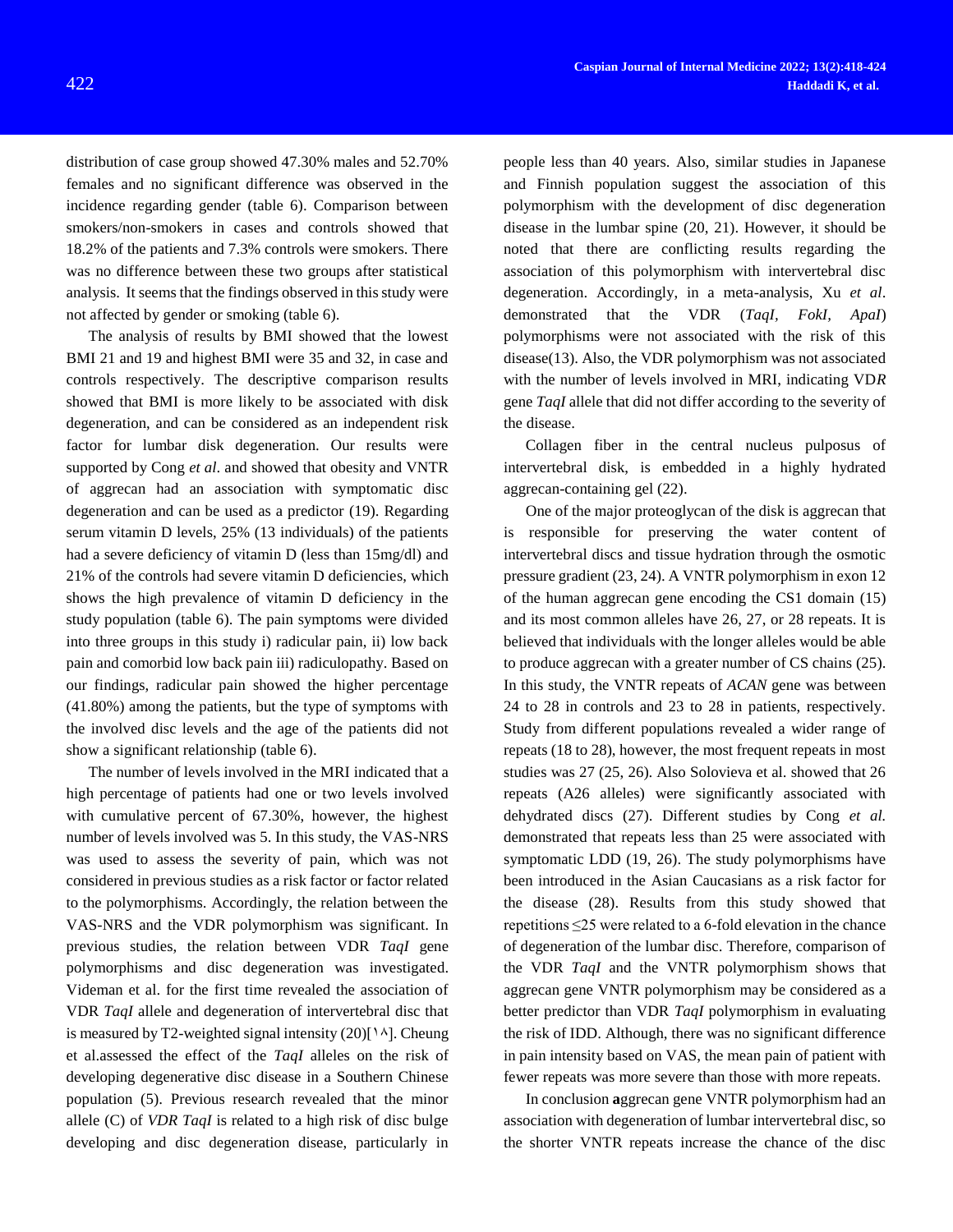degeneration in this Iranian population. Moreover, there was a significant association between the mutant allele (C) of VDR gene *TaqI* polymorphism and disc degeneration. The study polymorphisms were not associated with the severity of involvement in MRI and pain intensity.

# **Acknowledgments**

The authors would like to thank the Mazandaran University of Medical Sciences for supporting this study and also to all the volunteers who participated in this study.

**Funding:** This study was funded by Mazandaran University of Medical Sciences by a grant (number 96-2835).

**Conflict of Interests:** The authors have no conflicts of interests to disclose.

## **References**

- <span id="page-5-0"></span>1. Feng Y, Egan B, Wang J. Genetic factors in intervertebral disc degeneration. Genes Dis 2016; 3: 178-85.
- 2. Freburger JK, Holmes GM, Agans RP, et al. The rising prevalence of chronic low back pain. Arch Intern Med 2009; 169: 251-8.
- 3. Fujii K, Yamazaki M, Kang JD, et al. Discogenic back pain: literature review of definition, diagnosis, and treatment. JBMR Plus 2019; 3: e10180.
- <span id="page-5-1"></span>4. Acosta FL, Jr., Chin CT, Quinones-Hinojosa A, et al. Diagnosis and management of adult pyogenic osteomyelitis of the cervical spine. Neurosurg Focus 2004; 17: E2.
- <span id="page-5-14"></span>5. Cheung KM, Chan D, Karppinen J, et al. Association of the Taq I allele in vitamin D receptor with degenerative disc disease and disc bulge in a Chinese population. Spine (Phila Pa 1976) 2006; 31: 1143-8.
- <span id="page-5-10"></span>6. Gouliouris T, Aliyu SH, Brown NM. Spondylodiscitis: update on diagnosis and management. J Antimicrob Chemother 2010; 65 Suppl 3:iii11-24.
- <span id="page-5-2"></span>7. Nunes FTB, Conforti-Froes, NDT, Negrelli WF, Silva Souza DR. Genetic and environmetal factors involved on intervertebral disc degeneration. Acta ortop bras. 2007 São Paulo 2007; 15: 9-13.
- <span id="page-5-3"></span>8. Eskola PJ, Lemmela S, Kjaer P, et al. Genetic association studies in lumbar disc degeneration: a systematic review. PLoS One 2012; 7: e49995.
- <span id="page-5-4"></span>9. D'Agostino C, Scorzolini L, Massetti AP, et al. A sevenyear prospective study on spondylodiscitis: epidemiological and microbiological features. Infection 2010; 38: 102-7.
- <span id="page-5-5"></span>10. Bracken MB. Genomic epidemiology of complex disease: the need for an electronic evidence-based approach to research synthesis. Am J Epidemiol 2005; 162: 297-301.
- <span id="page-5-6"></span>11. Casa NL, Casa Junior AJ, Melo AV, et al. Case-Report Association between an ACAN gene variable number tandem repeat polymorphism and lumbar disc herniation: a case control study. Genet Mol Res 2016; 15. doi: 10.4238/gmr15048867.
- 12. Gu J, Guan F, Guan G, et al. Aggrecan variable number of tandem repeat polymorphism and lumbar disc degeneration: a meta-analysis. Spine (Phila Pa 1976) 2013; 38: E1600-7.
- <span id="page-5-15"></span>13. Xu G, Mei Q, Zhou D, Wu J, Han L. Vitamin D receptor gene and aggrecan gene polymorphisms and the risk of intervertebral disc degeneration- a meta-analysis. PLoS One 2012; 7: e50243.
- <span id="page-5-7"></span>14. Carling T, Ridefelt P, Hellman P, et al. Vitamin D receptor polymorphisms correlate to parathyroid cell function in primary hyperparathyroidism. J Clin Endocrinol Metab 1997; 82: 1772-5.
- <span id="page-5-8"></span>15. Doege KJ, Coulter SN, Meek LM, Maslen K, Wood JG. A human-specific polymorphism in the coding region of the aggrecan gene. Variable number of tandem repeats produce a range of core protein sizes in the general population. J Biol Chem 1997; 272: 13974-9.
- <span id="page-5-9"></span>16. Roughley P, Martens D, Rantakokko J, et al. The involvement of aggrecan polymorphism in degeneration of human intervertebral disc and articular cartilage. Eur Cell Mater 2006; 11:1-7.
- <span id="page-5-11"></span>17. Siemionow K, An H, Masuda K, et al. The effects of age, sex, ethnicity, and spinal level on the rate of intervertebral disc degeneration: a review of 1712 intervertebral discs. Spine (Phila Pa 1976). 2011; 36: 1333-9.
- <span id="page-5-12"></span>18. Eser O, Eser B, Cosar M, et al. Short aggrecan gene repetitive alleles associated with lumbar degenerative disc disease in Turkish patients. Genet Mol Res 2011; 10: 1923-30.
- <span id="page-5-13"></span>19. Cong L, Zhu Y, Pang H, et al. The interaction between aggrecan gene VNTR polymorphism and obesity in predicting incident symptomatic lumbar disc herniation. Connect Tissue Res 2014; 55: 384-90.